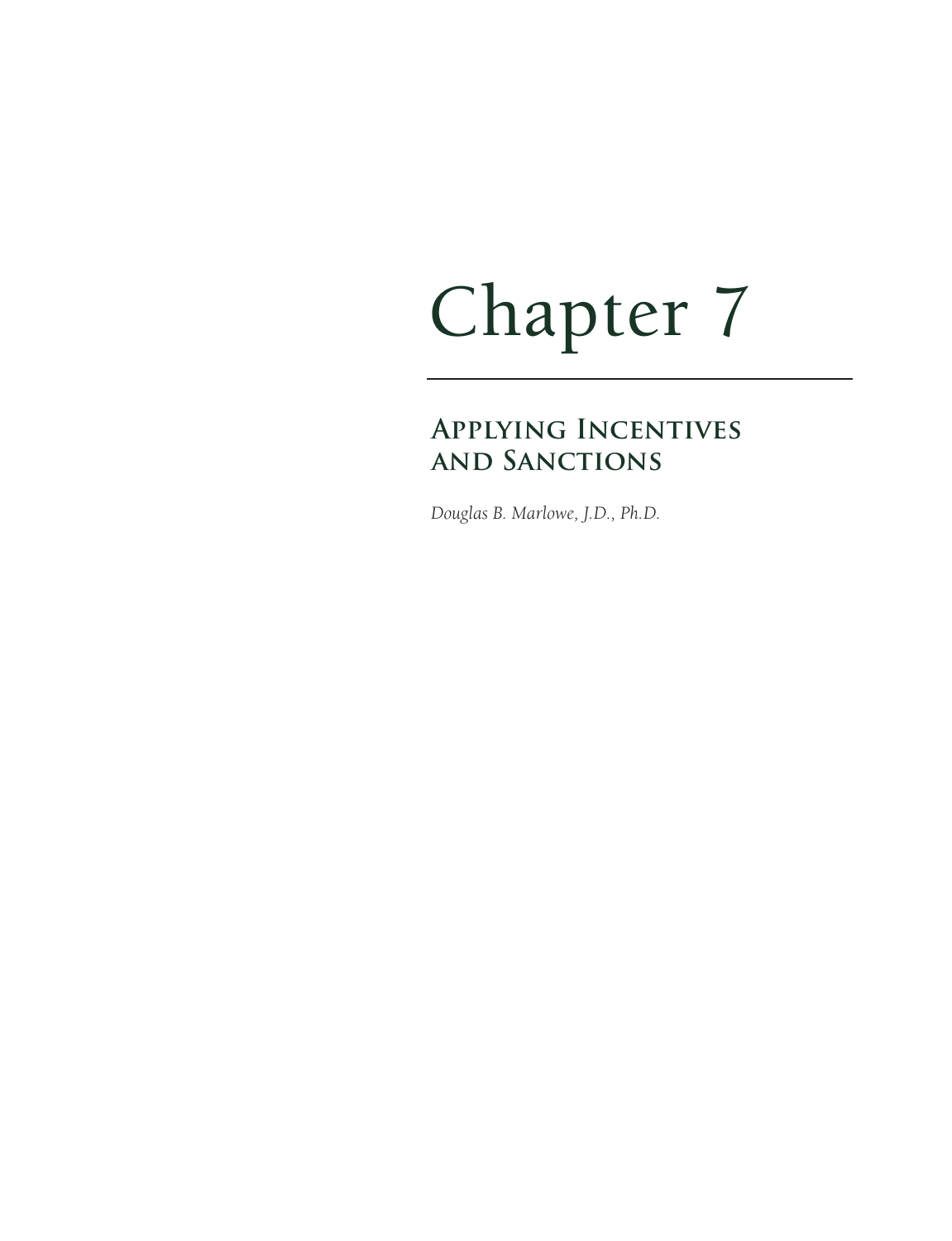| $\mathbf{I}$ . |                                                       |  |
|----------------|-------------------------------------------------------|--|
| II.            | [§7.2] RELIABLE MONITORING 141                        |  |
| III.           | [§7.3] UNEARNED LENIENCY  143                         |  |
| IV.            |                                                       |  |
| V.             | [§7.5] MAGNITUDE OF REWARDS AND SANCTIONS  145        |  |
|                | VI. [§7.6] THE FISHBOWL PROCEDURE  146                |  |
|                |                                                       |  |
|                |                                                       |  |
|                | IX. [§7.9] PROXIMAL VS. DISTAL GOALS  148             |  |
| X.             |                                                       |  |
|                | XI. [§7.11] SUBSTANCE ABUSE VS. DEPENDENCE  150       |  |
|                | XII. [§7.12] NONCOMPLIANCE VS. NONRESPONSIVENESS. 152 |  |
|                | XIII. [§7.13] THE CARROT VS. THE STICK  153           |  |
|                |                                                       |  |

Ξ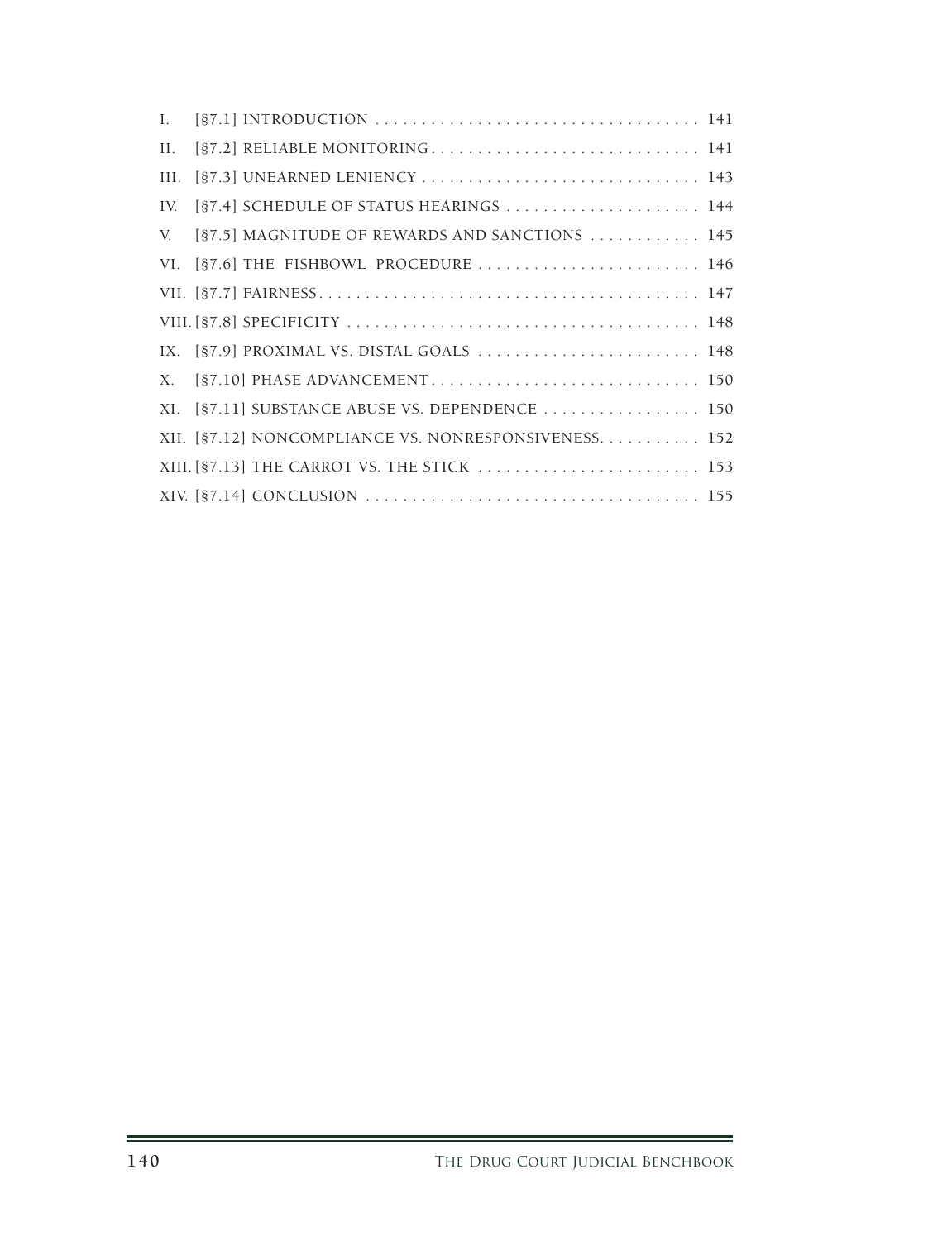## **I. [**§7.1**] INTRODUCTION**

In the social and psychological sciences, few findings have been so reliably demonstrated that they may qualify as "laws" of human behavior. The principles of operant n the social and psychological sciences, few findings have been so reliably demonstrated conditioning or contingency management are one such set of laws. These principles have been proven time and again across numerous settings to the degree that they are no longer the subject of legitimate scientific dispute. The basic techniques for effective implementation of operant conditioning are reviewed in the pages that follow. For more in-depth discussions of the topic, a list of recommended readings is provided at the conclusion of this chapter.

Put simply, if one's goal is to improve adaptive functioning and reduce antisocial behavior on the part of drug offenders, then it is essential to closely monitor their conduct and impose certain and immediate rewards for achievements and sanctions for infractions. Failing to punish misfeasance inevitably makes behavior worse, and failing to reward accomplishments makes those accomplishments less likely to recur. Although the proper administration of incentives and sanctions is by no means the be-all and end-all of drug court programs, it will be the rare drug court that can effect positive change without it.

### **II. [**§7.2**] RELIABLE MONITORING**

The success of every intervention in a drug court depends, ultimately, on the reliable monitoring of participants' behaviors. Research indicates that the most important factor influencing the success of any behavioral intervention is certainty. Certainty is often expressed as a ratio of infractions to sanctions, or as a ratio of achievements to rewards. For example, if drug court participants are

*Nothing spells disaster more for a drug court than failing to detect and redress negative behaviors or failing to recognize and reward positive accomplishments.*

sanctioned every time they fail to attend a treatment session, then the ratio of infractions to sanctions is 1:1, and this is called a fixed ratio-1 (or FR1) schedule. If they are sanctioned for every two missed sessions, this would be an FR2 schedule, and so forth. The scientific evidence is unambiguous on this point: the smaller the ratio, the better the effects for initiating a new behavior.

If the drug court judge does not have accurate information about whether a participant is being compliant or noncompliant in the program, there is no possible way to apply incentives or sanctions correctly or to adjust treatment and supervision services accordingly. Nothing spells disaster more for a drug court than failing to detect and redress negative behaviors or failing to recognize and reward positive accomplishments. The worst case scenario is to apply the wrong consequence. For example, if a participant is wrongly applauded for doing well in the program, when in fact he or she is surreptitiously continuing to abuse drugs, the practical effect is to reward the participant's deception and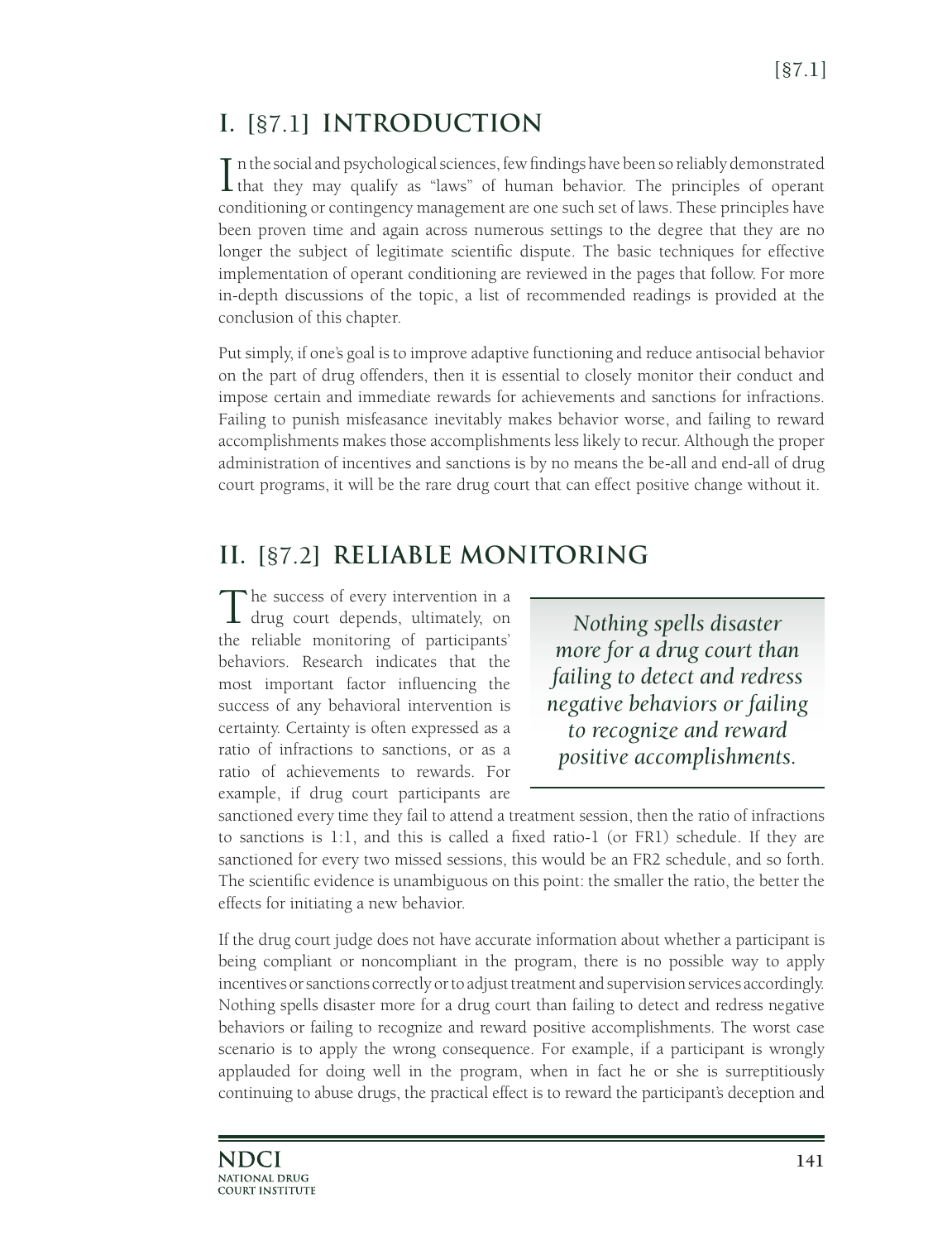#### [§7.2]

destroy any credibility the program might have had. Once credibility is lost, it is exceedingly difficult to reclaim.

Recommended procedures for monitoring participants' behaviors are discussed in other sections of this benchbook, including Chapters 5 and 6 on community supervision and drug-testing (respectively); however, a few evidence-based pointers are worth underscoring here:

- Urine drug testing should be performed no less frequently than twice per week, at least during the first phase of the program.<sup>1</sup> Because the detectible metabolites of most drugs of abuse stay in the system for only about forty-eight to seventy-two hours, less frequent testing leaves an unacceptable gap during which participants can abuse drugs without being detected.
- • Urine drug testing should be performed on a random basis. If participants know in advance when they will be drug tested, they can adjust their usage accordingly. They

can also front-load on water consumption or take other countermeasures to beat the tests. If drug testing is unannounced, participants will have less time to prepare for such countermeasures.

• Urine drug testing should be the last supervisory burden that is lifted, and ordinarily only during the last phase of

*Best practice would be to continue monitoring substance use throughout the court process.*

the program, if at all. Drug courts typically ratchet down the intensity of treatment and supervision services as participants make progress in the program. There is always the risk that participants will relapse as those services are reduced. Therefore, urine drug testing should continue unabated in order to be certain that relapse is not occurring when other adjustments are being made to the treatment plan.

- • Urine drug testing should be performed, at least occasionally, on weekends. Participants are very attentive to when they are being tested and they know when testing will not occur. Giving them a predictable 48-hour reprieve from testing invites efforts to get away with undetected drug use.
- Alcohol is one of the most common substances of abuse among drug court participants, yet many testing technologies do not do a good job of detecting alcohol consumption. Breathalyzers, for example, detect only a very small time window of recent alcohol use. Technologies should be employed that have longer detection windows, such as ethyl glucuronide (EtG), ethyl sulfate (EtS) or SCRAM (Secure Continuous Remote Alcohol Monitor) anklet devices. (These technologies are discussed in Chapter 6, "The Fundamentals of Drug Testing.")
- Most misconduct by participants occurs during off-hours, when they are not physically present at the drug court program. It is essential, therefore, for community supervision officers to observe participants in their natural social environments. This includes conducting unannounced home contacts, verifying employment and school attendance, enforcing area and place restrictions, monitoring compliance with curfews, and performing bar sweeps, where relevant.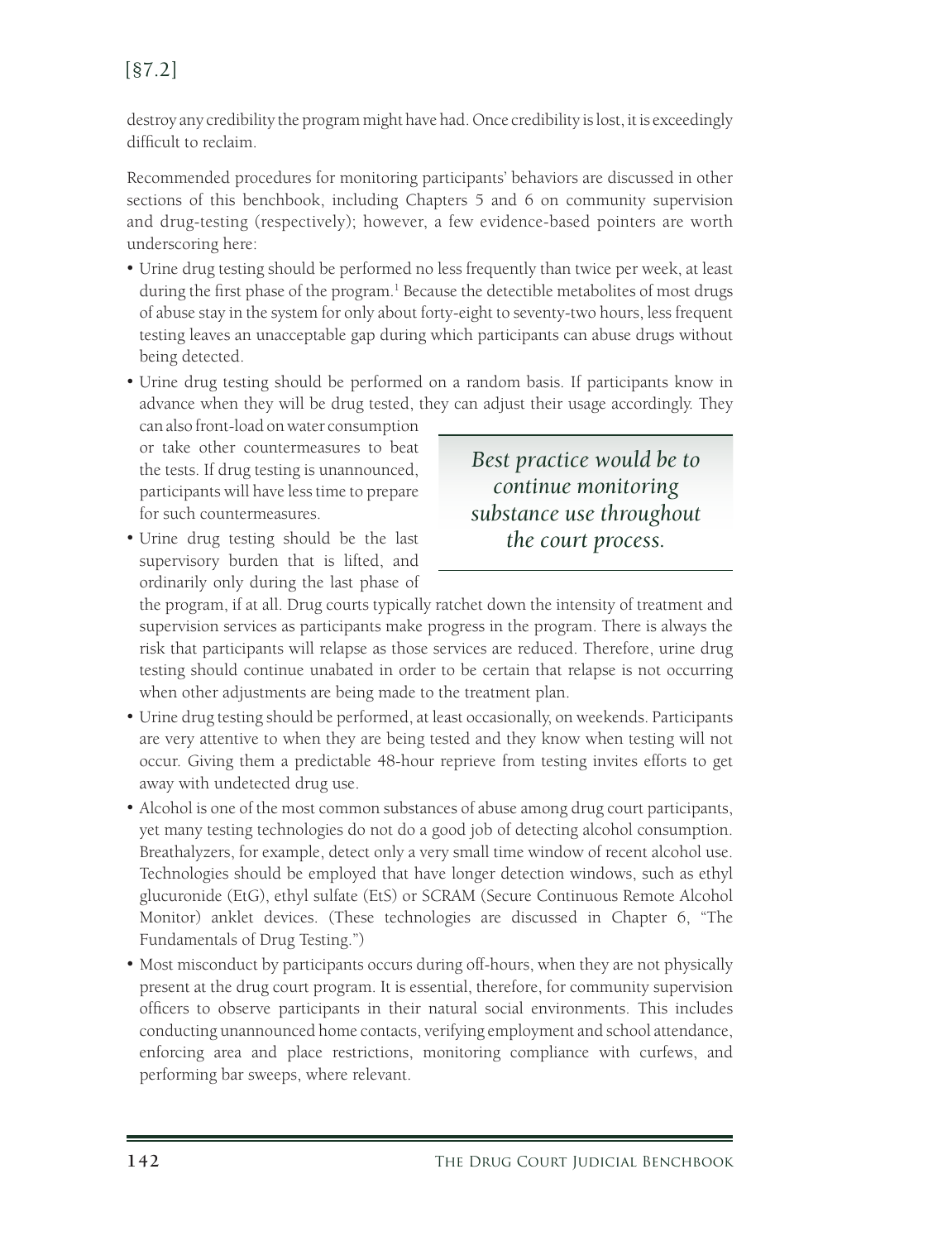It bears repeating that naiveté is inconsistent with competent professional practice and effective behavior modification. To borrow a phrase from former President Ronald Reagan: "trust but verify."

#### **III. [**§7.3**] UNEARNED LENIENCY**

 $\mathcal C$  ome drug court professionals may feel ambivalent about administering punishment. They may view their role as providing treatment and not policing misconduct. Although such sentiments may be appropriate for certain team members, such as defense counsel or clinicians, it is not appropriate for the drug court team as a whole. A critical function of any drug court is to closely monitor offenders and hold them meaningfully accountable for their behavior. The public at-large is a legitimate consumer of drug court services and has a right to expect drug courts to fulfill their obligations to public safety and to the integrity of our legal system.

This has important implications for the practice of giving participants second chances. Assume, for example, that a participant delivers a drug-positive urine specimen, but the judge elects not to administer a sanction because the judge was in a good mood that day. This would have the practical effect of increasing the ratio of infractions to sanctions. For example, it might shift the participant from an FR1 schedule to an FR2 schedule. This would be likely to reduce the efficacy of the program, no matter how well intentioned it might have been.

Consider a different example, however, in which the participant used drugs, but then felt guilty about it, spontaneously acknowledged the drug use to his or her counselor, and sought further treatment to avoid a continued relapse. In this example, it would be appropriate to withhold the sanction as an incentive for the client being truthful and

seeking treatment on his or her own volition. In behavioral terms, this would be an example of what is called *negative reinforcement*, in which a sanction is withheld as an incentive for honesty and help-seeking behavior. The point here is that second chances can be appropriate,

*Sanctions for drug use might be suspended to reward honesty and help-seeking behavior.* 

but only when they have been earned. Mistakes happen, and participants need to learn how to deal with the aftermath of their mistakes. If a participant behaves in a responsible manner following a relapse, then that responsible behavior may be seen as canceling out the impending sanction for drug use. This should not be misconstrued; participants cannot continue to use drugs again and again, knowing that as long as they are honest afterwards they will avoid a sanction. This would be something that would primarily happen in the early stages of treatment.

This process can at times be applied prospectively as well. For example, a sanction might be imposed for an infraction, such as failing to attend a counseling session, but then held in abeyance pending subsequent corrective action. If the participant attends, say, the next five counseling sessions in a row, the sanction might be formally withdrawn.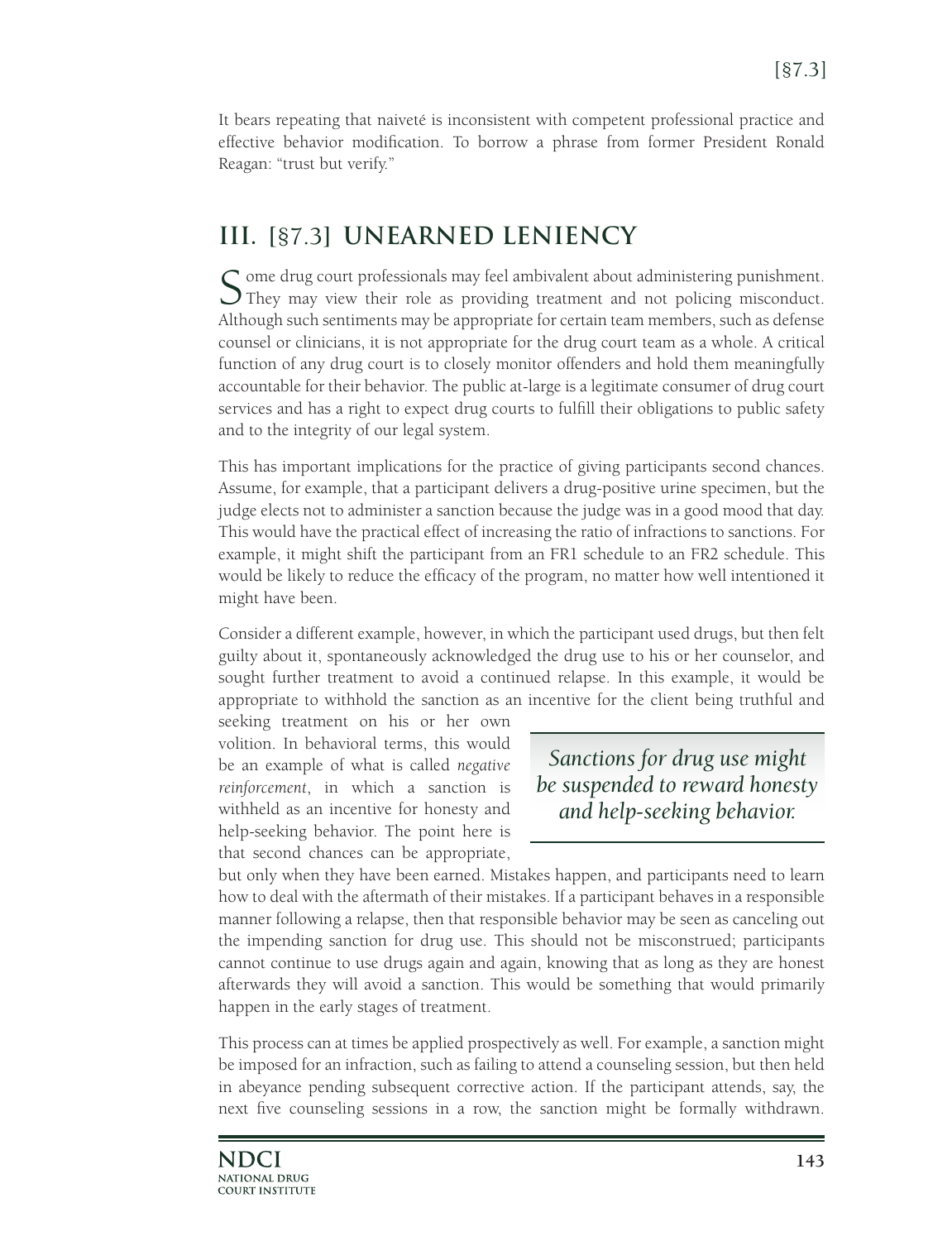However, failure to attend the next five sessions would elicit two sanctions—one for the original absence and another for the new one. In essence, the participant is offered an opportunity for "double or nothing."

In short, when a sanction is withheld to reward corrective efforts, it is in the best interests of the participant and is an example of effective behavior modification. When, however, it is withheld because it makes the professional feel more personally comfortable, it is not effective behavior modification and is apt to make the participant worse off in the long run.

#### **IV. [**§7.4**] SCHEDULE OF STATUS HEARINGS**

After certainty, the second most important element of effective behavior modification is immediacy, sometimes referred to as *celerity*. The unfortunate reality is that the effects of rewards and sanctions begin to decline within only a few hours or days after a participant has engaged in a target behavior. One explanation for this precipitous decline in efficacy is that there is interference from new behaviors. Assume, for example, that a participant uses drugs on Monday, but then is abstinent and compliant with treatment for the remainder of the week. If that same individual is sanctioned on Friday for the instance of drug use that occurred on Monday, it should be evident that the desirable behaviors transpiring on Tuesday through Thursday are actually closer in time to the sanction than the drug use. This explains why the effects of sanctions decline precipitously. New behaviors occur more recently in time, and behavior modification works, in part, by proximity in time. In this example, the practical effects of the sanction could be, paradoxically, to punish the good behaviors that occurred most recently.

This finding has important implications for establishing an effective schedule of status hearings in drug courts. Most drug courts apply incentives and sanctions during court hearings, after the team has had an opportunity to review the case in a staffing and agree

*Initially, Drug court participants should appear for court sessions at least every two weeks.*

upon a suitable consequence. The ultimate decision about what consequence to impose is determined by the judge, but is based upon a consideration of the relevant evidence and expertise contributed by the various team members. The longer the time interval between staffings and between status hearings, the longer the

delay will be between participants' accomplishments and the imposition of rewards, and between their infractions and the imposition of sanctions.

Fortunately, research provides clear indications about when to schedule status hearings. Outcomes in drug courts appear to be optimized when participants appear in court no less frequently than every two weeks, at least during the first three to six months of the program.<sup>2, 3, 4, 5</sup> Requiring participants to appear in court at least every two weeks permits the team to respond to their accomplishments and infractions in a reasonably short interval of time, which is necessary to modify their behavior effectively.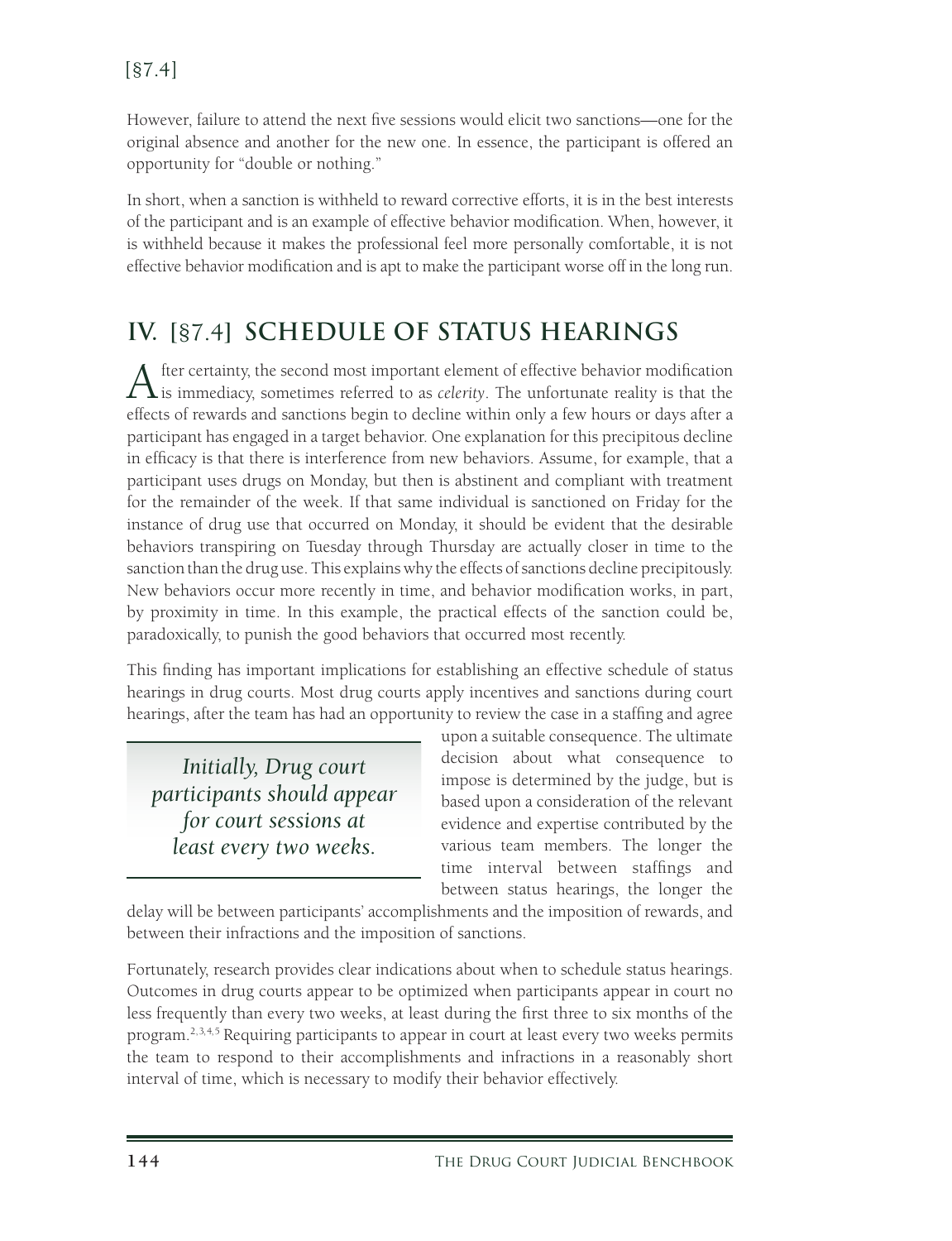This is not to suggest that holding status hearings on a weekly basis is harmful or undesirable. Rather, there is no clear indication from the research that the additional expense and inconvenience of weekly hearings (for both the participants and staff) is warranted based upon the relative differences in outcomes. It also remains unclear whether this finding applies equally to populations other than adult drug offenders, such as mentally ill offenders or juvenile delinquents. More research is needed to determine how frequently status hearings should be scheduled for other populations. The best advice that can be offered at this juncture is that biweekly status hearings appear to be a reasonable and evidence-based schedule to follow in a drug court program.

There is no clear indication yet from the research evidence about when it is appropriate to ratchet down the frequency of status hearings. Most drug courts reduce the schedule of court hearings as participants move through the various phases of the program. If advancement through the phases is based upon objective evidence of progress in treatment (which it should always be), and if participants continue to be reliably tested for substance abuse and other relevant behaviors, then it appears suitable to gradually reduce the frequency of court hearings over time. More research is needed to determine how quickly those adjustments can and should be made.

#### **V. [**§7.5**] MAGNITUDE OF REWARDS AND SANCTIONS**

There is a common misconception that rewards and sanctions are most effective at high magnitudes. In fact, evidence reveals that rewards can be quite effective at low to moderate magnitudes. For example, positive outcomes have been achieved with low-magnitude rewards, such as verbal praise, diplomas, certificates of progress, transportation passes, and gift cards to local stores or restaurants.

Punitive sanctions tend to be the least effective at the lowest and highest magnitudes, and most effective within the moderate range. Sanctions that are too weak in magnitude can precipitate what is called *habituation*, in which the individual becomes accustomed to being sanctioned. The problem with habituation is not only that low-magnitude

sanctions may fall below an effective threshold—of greater concern, they can make it less likely for higher-magnitude sanctions to work in the future because they can raise the participant's tolerance for being sanctioned. This may account for the "been-there, done-that" attitude that many drug offenders exhibit in response

*Moderate magnitude responses can be quite effective at producing behavioral change.*

to threats of punishment. Over time, they may become desensitized to repeated threats of inconsequential sanctions; therefore, they may be apt to push the limits to the point of no return (e.g., to the point of imprisonment, overdose, or death).

At the other extreme, sanctions that are too high in magnitude can lead to *ceiling effects*, in which further escalation of punishment is impracticable. Once a participant has been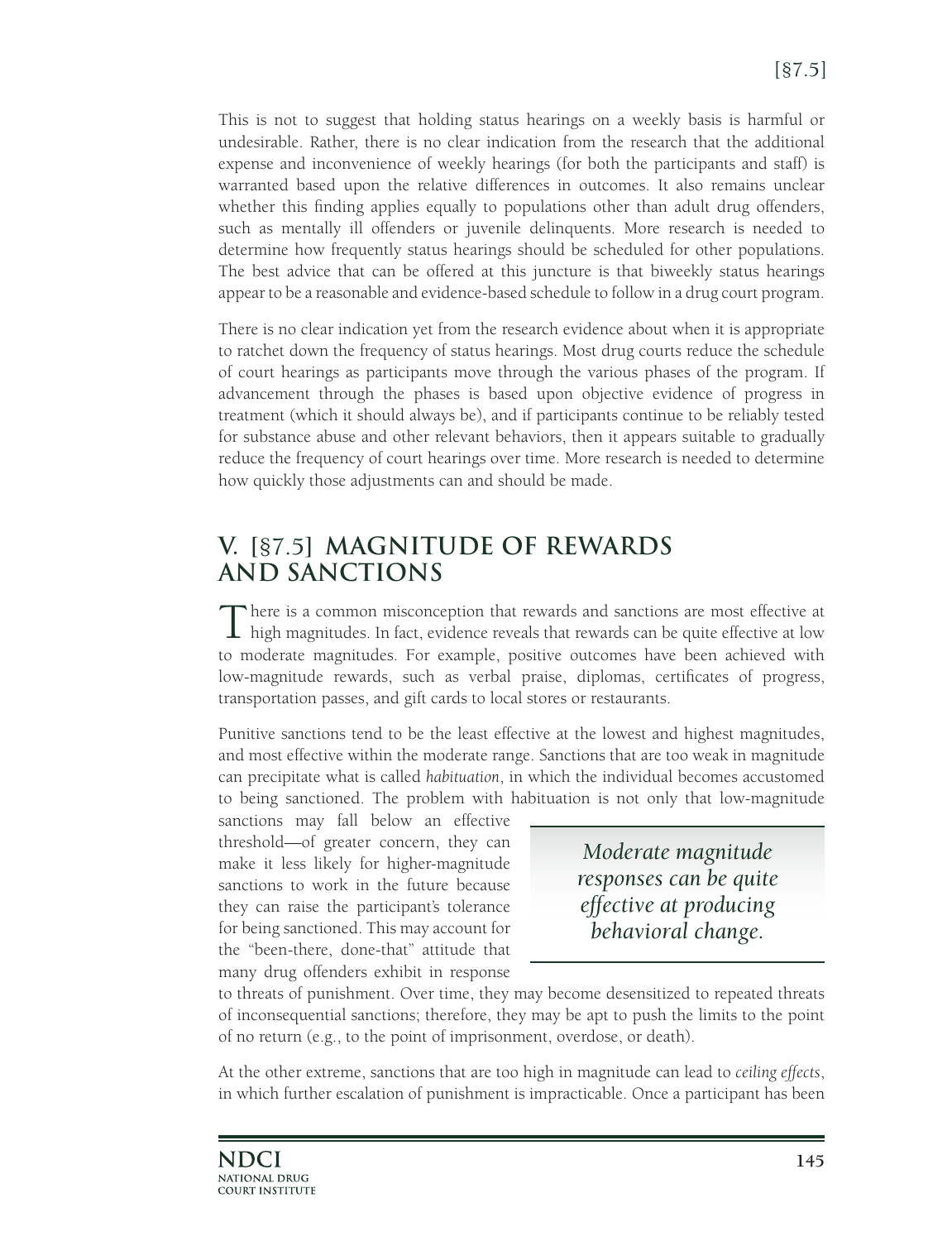incarcerated, for example, the drug court may have used up its list of sanctions. At this point, future efforts to improve that offender's behavior could be futile. High-magnitude sanctions are also apt to precipitate a host of negative side effects. Individuals who are exposed to high-magnitude sanctions will often do everything in their power to avoid the sanctions, such as absconding from the program, lying, or tainting their urine specimens. As a result, staff members spend much of their time attempting to overcome participants' deceptions rather than conducting therapy. In addition, participants who receive severe sanctions may become depressed, angry, or despondent, which can interfere with their therapeutic alliance with staff members.

For these reasons, successful drug courts craft a wide and creative range of intermediatemagnitude rewards and sanctions, which can be ratcheted upward or downward in response to participants' behaviors. For example, participants may receive writing assignments, fines, community service, or brief intervals of jail detention for failing to comply with treatment. Conversely, they may receive verbal praise, token gifts, or reduced supervisory obligations for complying with treatment. The sanctions and rewards are administered on an escalating or graduated gradient, in which the magnitude increases progressively in response to each successive infraction or accomplishment in the program. This can enable a drug court to navigate between habituation and ceiling effects by altering the magnitude of punishment in response to successive infractions. It also permits the criminal justice system to offer a substantially richer and more effective range of rewards than is ordinarily available to offender populations.

The success of any drug court will depend largely on its ability to apply a meaningful range of intermediate rewards and sanctions. Just like the story of "Goldilocks and the Three Bears", those programs that are too lenient will be apt to elicit habituation and make outcomes stagnant; whereas those that are too harsh will be apt to elicit resentment, avoidance, and ceiling effects. Those programs that are "just right" will tend toward the best results.

#### **VI. [**§7.6**] THE "FISHBOWL" PROCEDURE**

Many drug courts are stretched for resources and may not have much money available  $t_{\rm I}$  to purchase concrete rewards. One economical way to deal with this limitation is

to use what is sometimes referred to as the *fishbowl procedure*. Participants earn opportunities to draw from a fishbowl or other lottery-like container as a reward for various accomplishments in the program, such as attending treatment sessions and providing drug-negative urine specimens. Most of the draws might earn only a written declaration of success in the program (e.g.,

*An effective and inexpensive reward system allows everyone who has done well to participate in a lottery for prizes.*

a certificate of accomplishment for the week signed by the judge). Others might elicit small prizes of roughly \$5 to \$15 value (e.g., transportation passes or gift certificates to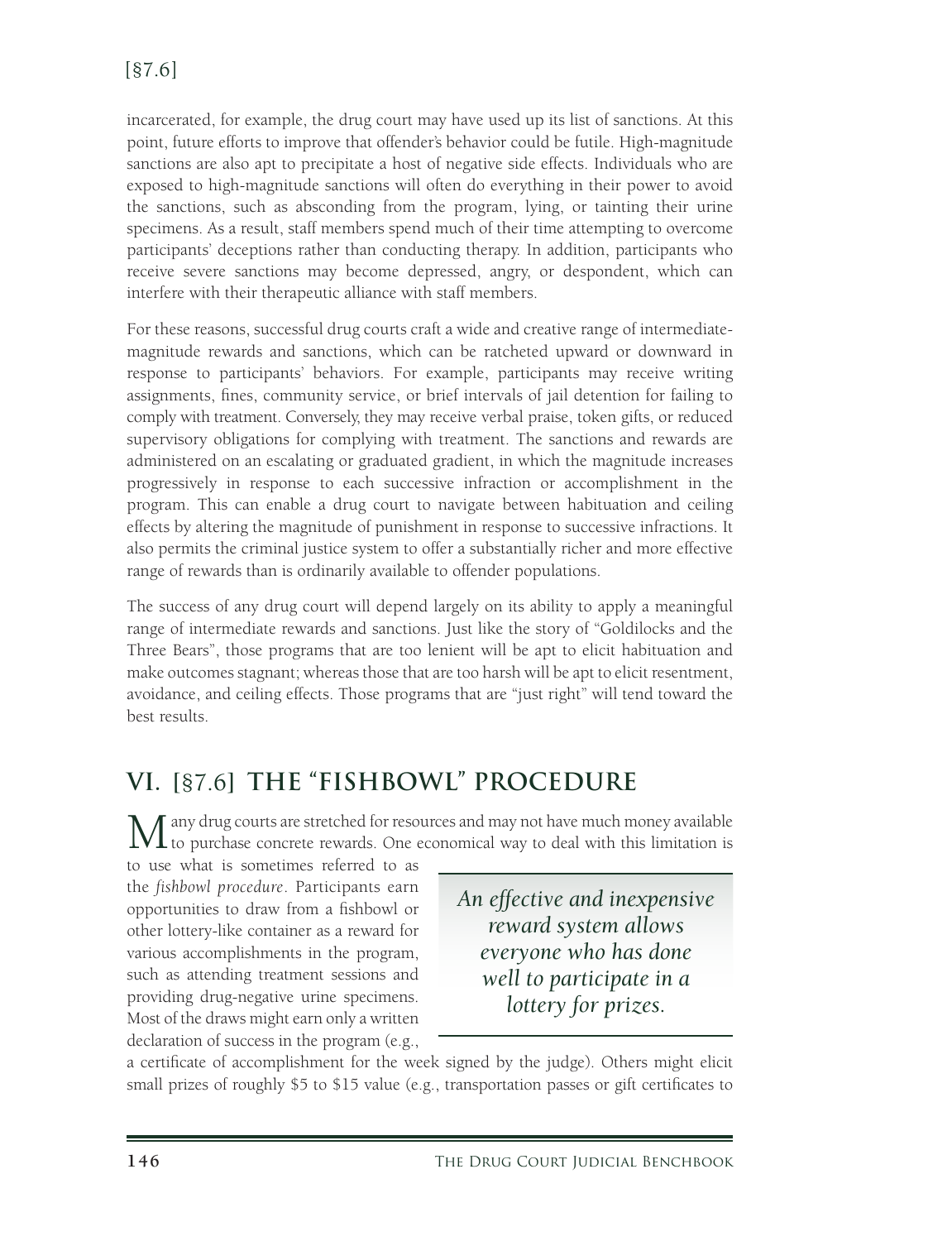fast food restaurants). Finally, a small proportion of the draws might elicit larger prizes, such as DVDs or a portable CD player.

Research indicates that the fishbowl procedure can bring about comparable, or even better, outcomes than providing participants with rewards for every achievement.<sup>6,7</sup> The excitement of possibly winning a higher-magnitude reward appears to compensate for the reduced chances of actual success. This can enable drug courts to offer effective positive reinforcement for their clients at a reduced cost to the program. It also introduces some entertainment value into the process. Importantly, concerns that such a procedure might trigger gambling behavior on the part of some participants are not warranted and have been disproven in research studies.<sup>8</sup> In addition, concerns that participants might exchange their rewards for drugs or other inappropriate acquisitions have also proven unwarranted.<sup>9, 10, 11</sup> To the contrary, providing concrete rewards is associated with reductions in drug use, higher success rates, and greater satisfaction with the drug court program.

#### **VII. [**§7.7**] FAIRNESS**

Certainty, immediacy, and magnitude relate to how rewards and sanctions are actually imposed. However, *perceptions* of rewards and sanctions are also very important. One issue relates to the concept of procedural justice. Evidence from cognitive psychology reveals that individuals are more likely to perceive a decision as being correct and

appropriate if they believe that fair procedures were employed in reaching that decision.12, 13 In fact, the perceived fairness of the procedures exerts a greater influence over participants' reactions than does the outcome of the decision. Specifically,

*Rewards and sanctions must be perceived as fair to be effective.*

participants will be most likely to accept an adverse judgment if they feel they (1) had a fair opportunity to voice their side of the story, (2) were treated in an equivalent manner to similar people in similar circumstances, and (3) were accorded respect and dignity throughout the process.14 When any one of these factors is absent, behavior not only fails to improve, but may get worse, and participants may sabotage their own treatment goals.<sup>15</sup>

This does not mean that participants should necessarily get what they want. The important point is that they should be given a fair chance to explain their side of the story, and they should be offered a clear-headed explanation about how and why a particular decision was reached. If staff members have difficulty articulating a defensible rationale for why a participant is being treated a given way, then perhaps the team should rethink its response. Most importantly, it is never appropriate to be condescending or discourteous. Even the most severe sanctions, such as jail detention or termination, should be delivered in a dispassionate and even-handed manner, with no suggestion that the judge or other staff members enjoy meting out punishment. It should be clear that the sanction is intended to address the participant's misconduct, and is not being imposed because the participant is a bad person or intrinsically deserves to be punished.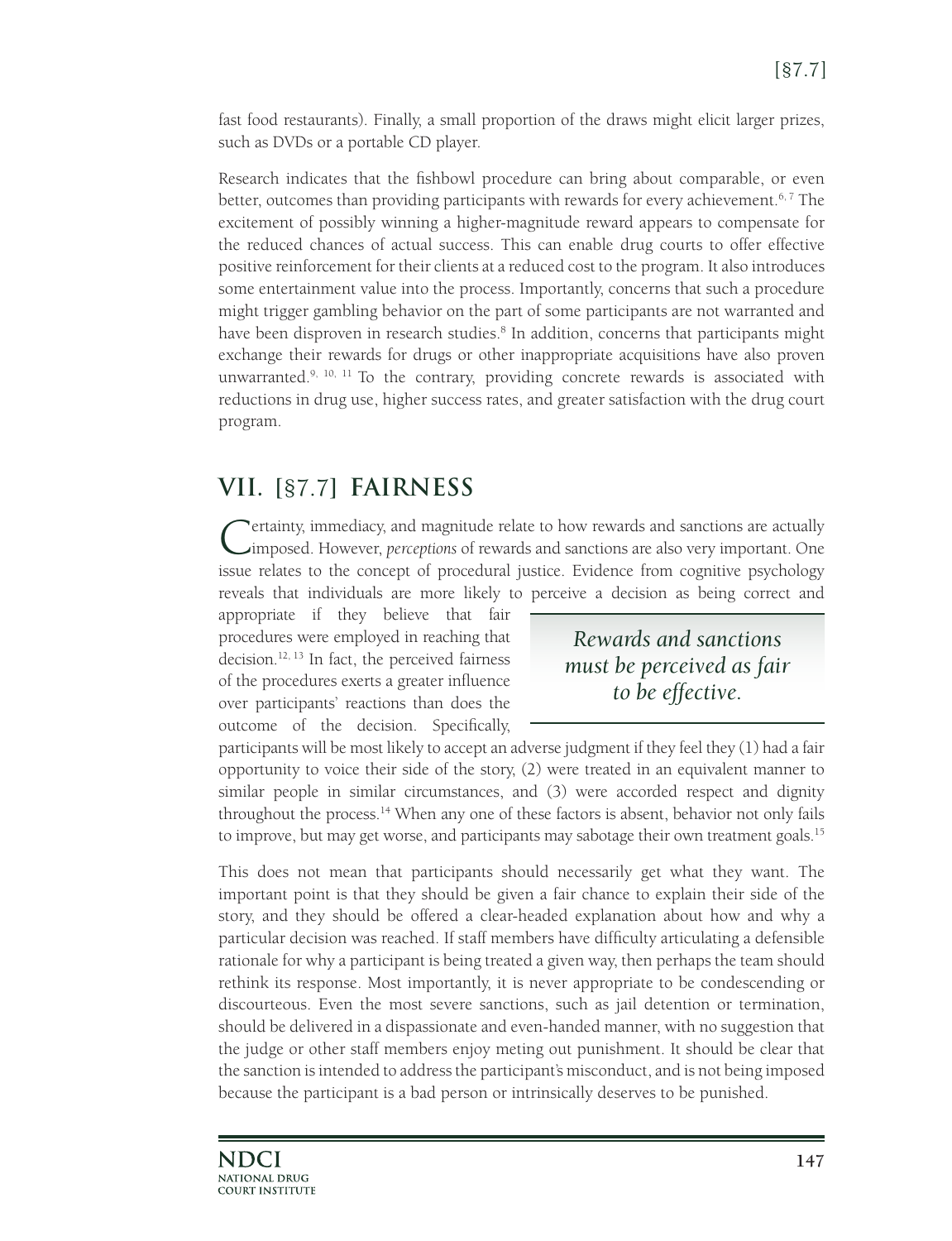Research indicates that drug courts tend to have better outcomes when they clearly specify their policies regarding incentives and sanctions in a written program handbook or manual.16 Prior to entering the program, participants should be clearly informed in writing about the program's rules; the specific behaviors that may trigger sanctions or rewards; the types of sanctions and rewards that can be imposed; the criteria for graduation or termination from the program; and the consequences that may ensue from graduation and termination. Prior to waiving their legal rights, this material in the handbook should be verbally reviewed by defense counsel with the participants and should perhaps also be the subject of a formal colloquy between the judge and each participant. Such procedures help to ensure that participants understand the rights they are giving up and the risks they are assuming by entering the program. This will serve to increase participants' perceptions of fairness and predictability in the program, which will make them more likely to accept negative sanctions should they need to be imposed.

#### **VIII. [**§7.8**] SPECIFICITY**

A mbiguity undermines the effects of sanctions and rewards. If participants do not have clear advance notice about the specific behaviors that may trigger sanctions or rewards, and the types of sanctions and rewards that may be imposed, they will be apt to view the imposition of sanctions and rewards as unfair. This will be unlikely to improve their behavior and may actually make their behavior worse.

Vague terms such as "irresponsible behavior" and "immaturity" are open to differing interpretations and should be scrupulously avoided. Infractions and achievements should be clearly defined in objectively measurable behavioral terms, such as drug-positive urine specimens or unexcused absences from counseling sessions. Criteria for phase advancement and graduation should similarly be clearly stated, such as a specified number of drug-negative urine specimens or a specified attendance rate at counseling sessions. As noted previously, these criteria should be memorialized in a written manual or handbook, carefully discussed with participants prior to entry, and periodically reviewed with participants over time.

#### **IX. [**§7.9**] PROXIMAL vs. DISTAL GOALS**

 $\overline{J}$  hen it comes to modifying habitual or ingrained behaviors, it is essential to draw a distinction between proximal and distal behavioral goals. This process is referred to as shaping. Proximal goals are behaviors that (1) participants

*Distal goals are the desired behavior that may take time to achieve.*

are already capable of engaging in, and (2) are necessary for long-term objectives to be achieved. Examples might include attendance at counseling sessions, attendance at court hearings, or delivery of urine specimens. Distal goals are the behaviors that are ultimately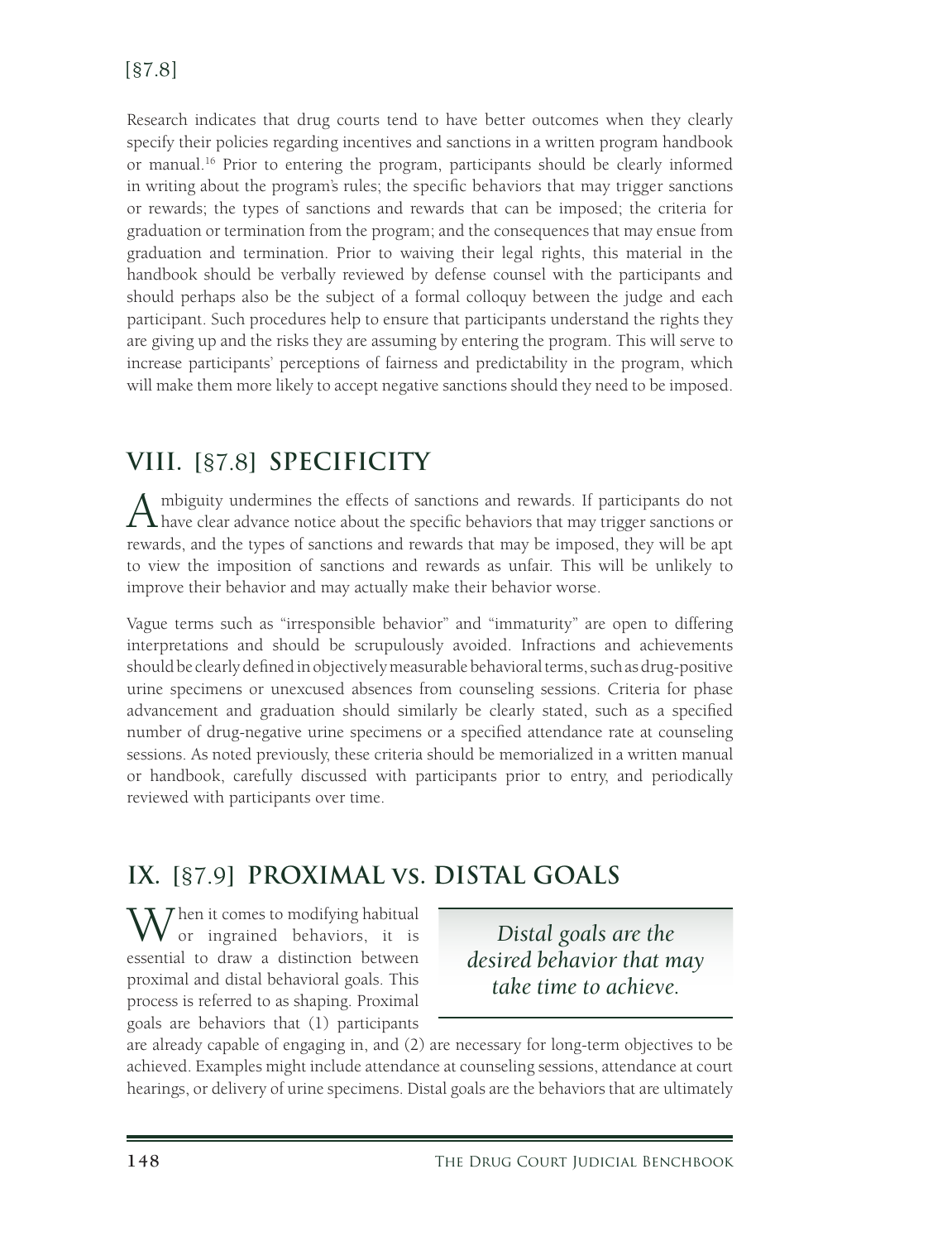desired, but may take participants some time to accomplish. Examples might include gainful employment or improved parenting skills.

As will be discussed in greater depth below, the shaping process has important implications for responding to positive urine drug screens from individuals who are substance abusers as opposed to those who are compulsively addicted to alcohol or other drugs. Abstinence, on one hand, is relatively easier to achieve (and thus is a proximal goal) for individuals whose drug use is under voluntary control and has not progressed very far in severity. On the other hand, abstinence is a distal goal for individuals who are seriously addicted to alcohol or other drugs. Thus, as will be discussed, sanction and incentive schedules may need to be different for addicted individuals as opposed to substance abusers.

Although it is always appropriate to administer a sanction for every infraction, the magnitude or severity of the sanction should be higher for proximal behaviors and lower for distal behaviors. If a participant receives low-magnitude sanctions for failing to fulfill easy obligations, this will almost certainly lead to habituation. However, if a participant receives high-magnitude sanctions for failing to satisfy difficult demands that are beyond his or her capabilities, this will almost certainly lead to depression, hostility, or a disruption of the therapeutic relationship.

Thus, for example, a participant who fails to show up for counseling sessions or delivers tampered urine specimens might receive a substantial sanction, such as community service or a brief period of jail detention. On the other hand, if that same participant failed to find a job or to enroll in

*Telling the truth is always a proximal goal. Sobriety or total abstinence may be a distal goal.*

an educational program during the early phases of the program, he or she might receive a lesser consequence, such as a verbal reminder or writing assignment. As will be discussed, distal goals eventually become proximal goals as participants make progress in the program. At some point in time, finding a job or enrolling in an educational program will become a proximal goal, and the participant should receive higher-magnitude consequences for failing to fulfill these obligations as well.

The converse applies to rewards. Low-magnitude rewards should generally be administered for proximal behaviors, and high-magnitude rewards for distal behaviors. For example, participants might receive verbal praise and encouragement for attending counseling sessions, but might receive more substantial rewards, such as reduced supervision requirements, for engaging in prosocial behaviors like returning to school. Again, distal behaviors will eventually become proximal behaviors over time. At some point in time, verbal praise might become a sufficient response to attendance at school.

Of course, some behaviors that represent an immediate threat to public safety or to program integrity, such as the commission of a new crime, driving while impaired (DWI), or dealing drugs to other clients, are necessarily conceptualized as proximal because they cannot be permitted to continue. Offenders who fail to refrain from these behaviors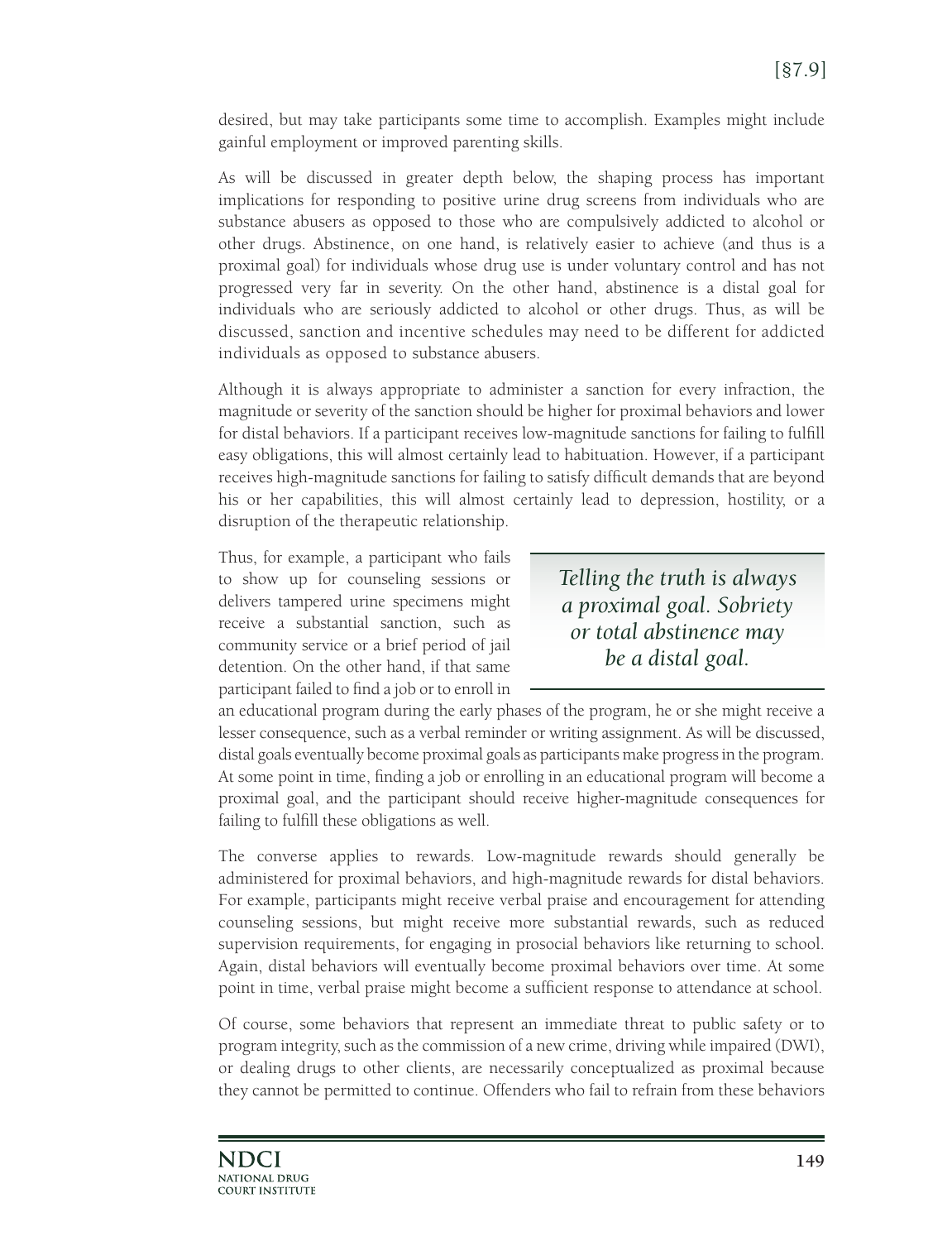might be considered to be poor candidates for drug court or may need to be confined and treated in a correctional halfway house, residential facility, or prison or jail setting.

#### **X. [**§7.10**] PHASE ADVANCEMENT**

efining proximal and distal goals has important implications for designing the phase structure of a drug court program. The primary purpose of phase advancement is to let participants know that what was previously considered to be

*Phase advancement recognizes that distal goals have become proximal.*

a distal goal has now become a proximal goal. For example, phase one in many drug courts focuses on stabilization of the client and induction into treatment. The emphasis might be placed on completing clinical assessments, establishing a routine of attending treatment sessions in a timely manner, abiding by a home curfew, and obtaining a self-help group sponsor. Participants might not, however, be required (or even encouraged) to find a job or return to school at this early stage in their recovery.

Once a participant has become stabilized and developed a proper routine, he or she might then be advanced to phase two, in which other goals such as employment or education would become more salient. Thus, failing to attend job training during phase one might receive no consequence or only a minimal consequence, whereas failing to attend job training during phase two or three might elicit a more substantial consequence. A distal goal becomes a proximal goal over subsequent phases of the program, and the consequences for failing to achieve that goal increase accordingly.

Each time a participant is advanced to a higher phase in the program, the drug court team should take that opportunity to underscore for all of the participants what was required for the advancement to occur, and what new challenges now await the individual. Ideally, the judge should repeatedly review the process of phase advancement in open court and explain to all participants the implications of moving from one phase to another. This way, there will be no surprises when participants find that the program's expectations for their behavior have increased and the consequences for their misbehavior have been enhanced accordingly.

#### **XI. [**§7.11**] SUBSTANCE ABUSE vs. DEPENDENCE**

I t is unwarranted to assume that merely because an individual has been arrested for a drug-related offense, he or she must be an addict or in denial about being an addict. **L** drug-related offense, he or she must be an addict or in denial about being an addict. In fact, research indicates that approximately thirty to forty percent of drug court participants do not have a serious addiction problem.<sup>17</sup>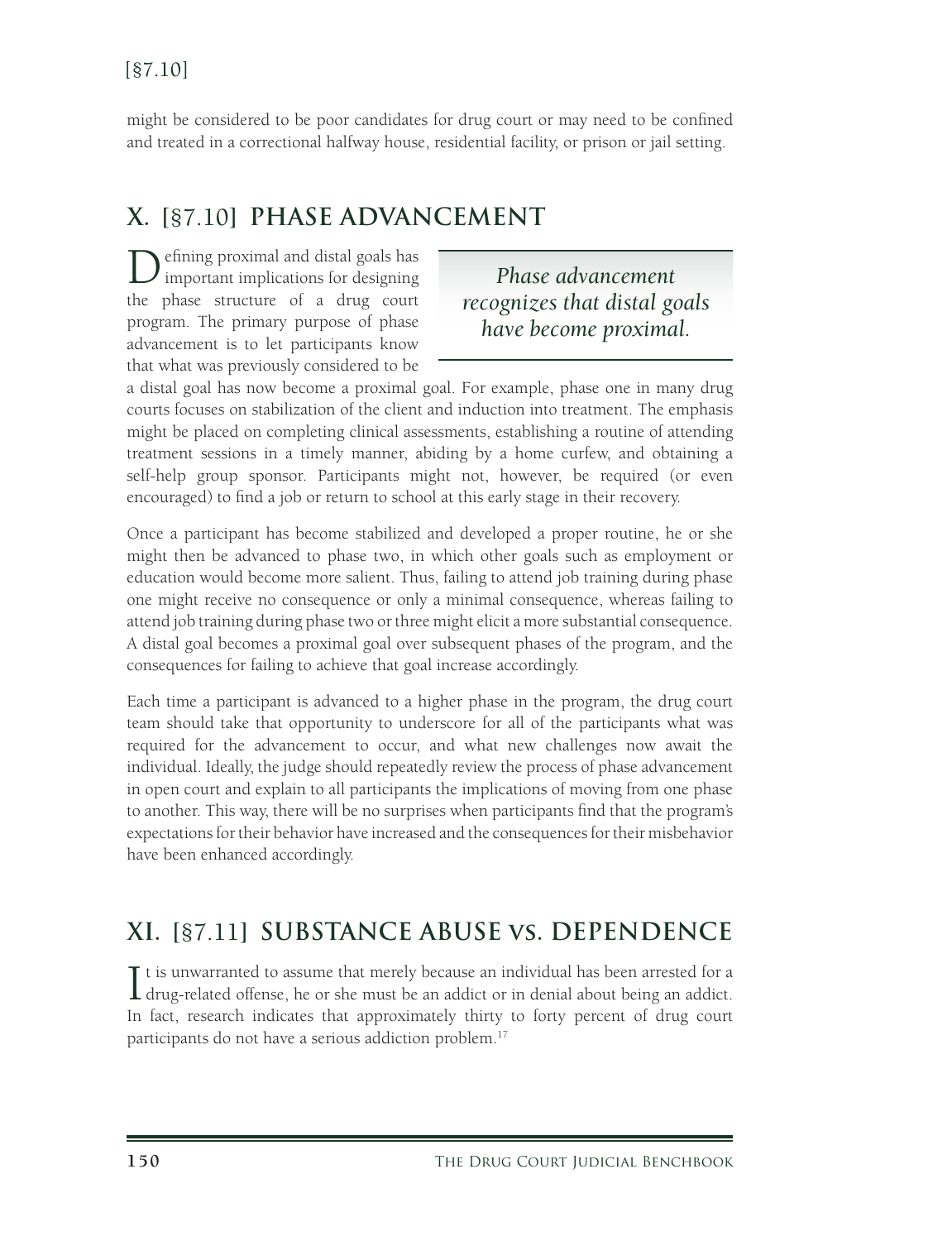There are three prototypical symptoms for determining whether an individual is addicted to or dependent on alcohol or other drugs:

- • Any introduction of the substance into the bloodstream precipitates a binge pattern. For example, the individual intends to have just one beer, but drinking that beer triggers a several-hour bender.
- The individual experiences intense cravings or compulsions for the substance, which are extremely difficult to resist and which steadily build in intensity during prolonged intervals of abstinence.
- The individual suffers severely uncomfortable or debilitating withdrawal symptoms when levels of the substance decline in the bloodstream.

Further discussion of the diagnostic criteria for substance abuse and dependence may be found in Chapter 4, "Addiction and Treatment Services."

As was noted previously, for participants who are exhibiting one or more of these hallmark features of dependence, abstinence should generally be considered a distal

goal. Substance use is compulsive for such individuals and they may be expected to require time and effort in order to achieve abstinence. If a drug court team were to impose high-magnitude sanctions on these individuals for drug use early in treatment, the odds are high that the team would hit a ceiling effect quite soon, and the participant could fail out of the program. This would have the paradoxical effect of making the most drug-dependent individuals ill-fated for success in drug

*For substance abusers, sobriety is a proximal goal, and they should receive relatively high magnitude sanctions for drug use. This is not necessarily true for those who are substance dependent.*

court programs. Instead, high-magnitude sanctions should be reserved during the early phases of the program for proximal, treatment-related behaviors, such as attending counseling sessions, appearing at status hearings, and submitting urine specimens. Positive urine screens should still be met with certain and swift sanctions; however, the magnitude of those sanctions should be relatively low, thus permitting ample opportunities for the team to ratchet up the magnitude of the sanctions over time.

By contrast, for participants who are not addicted to alcohol or other drugs, abstinence should be considered a proximal goal. Because substance use is not compulsive for these individuals, they are capable of stopping their usage relatively quickly. Applying low-magnitude sanctions for substance use would essentially allow them to continue their use with minimal consequences. This could lead to habituation effects, which would make outcomes worse. Instead, higher-magnitude sanctions should be applied for drug use from the outset, so as to put a rapid end to this misbehavior.

It should be evident from the foregoing discussion that sanction and incentive schedules and phase structures should ordinarily be different for participants who are substance abusers as opposed to those who are dependent or addicted. For example, substance abusers might be required to initiate abstinence during phase one of the program, and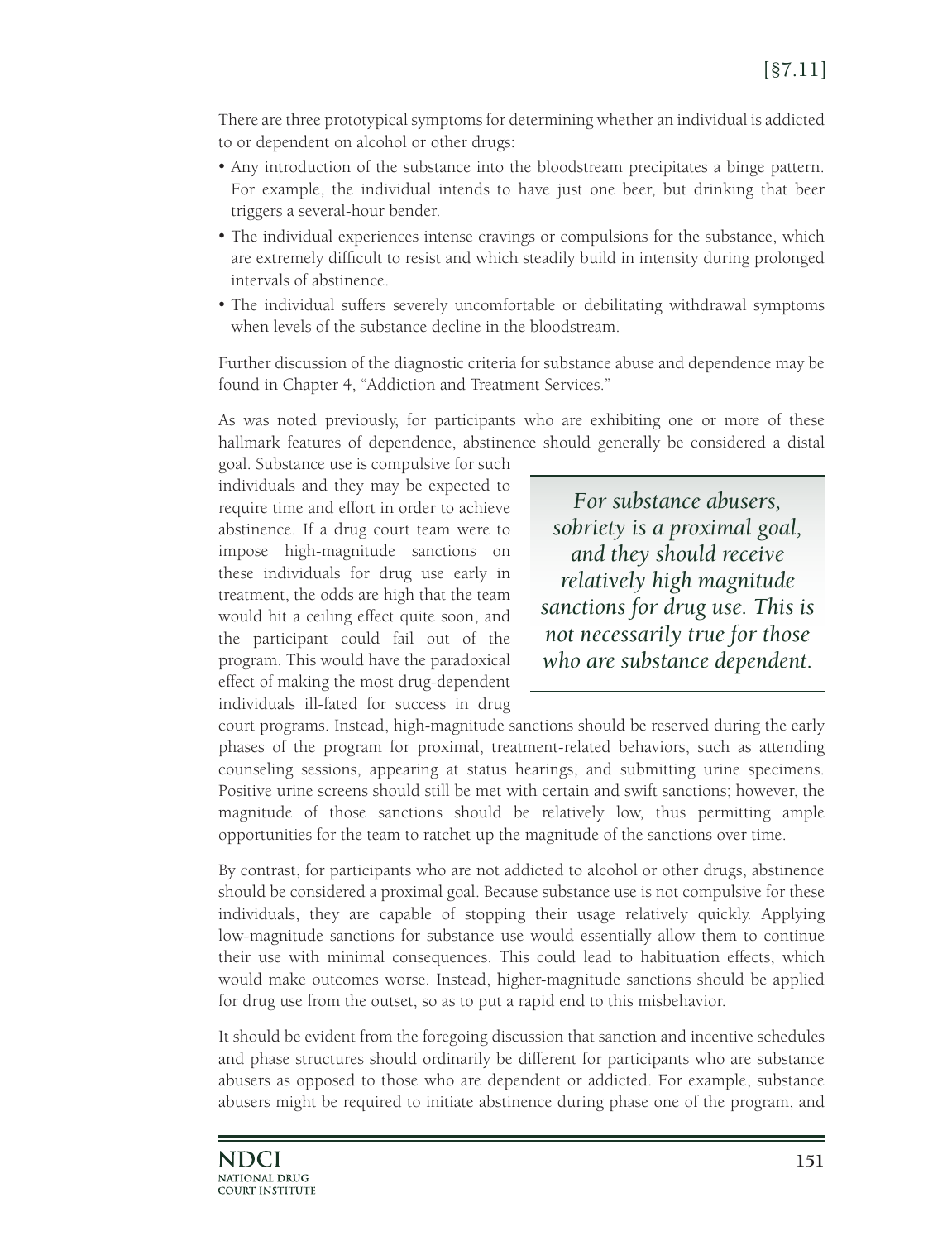might receive relatively high-magnitude sanctions for drug use in phase one, whereas such a requirement could be unrealistic for those who are compulsively addicted to alcohol or other drugs. For addicted individuals, the emphasis during phase one might, instead, be on learning to follow a structured routine, attending treatment sessions on time, completing applicable clinical assessments, and obtaining a self-help group sponsor. It might be more realistic to reserve a major emphasis on the initiation of abstinence for addicted individuals until phase two of the program. After an addicted participant has developed a productive routine and begun to engage meaningfully in treatment, then abstinence might become a proximal goal, and higher-magnitude sanctions would ensue for drug use.

This practice could require some drug courts to develop separately stratified tracks or dockets for participants who are drug-dependent as opposed to those who are abusers. Separate tracks could help to avoid perceptions of unfairness when some participants are treated more leniently than others for what appears on the surface to be the same behavior (i.e., drug use). Of course, for rural drug courts or those with low censuses, separate tracks might not be practical. Staff members in those programs will need to be able explain to participants why they are being treated differently from other clients based upon their clinical needs. Having a prepared script on hand to provide this explanation could help to reduce perceptions of unfairness.

#### **XII. [**§7.12**] NONCOMPLIANCE VS. NONRESPONSIVENESS**

Related to the distinction between proximal and distal goals is the distinction between noncompliance and nonresponsiveness. Drug court participants are jointly supervised by the criminal justice system and the substance abuse treatment system, which can lead to apparent (though not actual) role conflicts between different team members. Criminal

justice professionals are primarily charged with protecting public safety and are empowered to respond to misconduct with enhanced supervision or punitive sanctions. Treatment professionals, by contrast, are

#### *Increased treatment should not be used as a sanction.*

primarily charged with improving the health and functioning of their clients and may intensify a client's treatment plan in furtherance of these goals. It is not always immediately apparent whether a punitive sanction or a change to the treatment plan is called for in a given instance. Distinguishing between noncompliance and nonresponsiveness addresses this issue squarely.

If, for example, a participant fails to show up for counseling sessions or to deliver urine specimens when directed to do so, he or she is arguably engaged in willful noncompliance, assuming that the absences were unexcused and avoidable. Under such circumstances, it would be appropriate to apply a punitive sanction or to increase the participant's supervision requirements. On the other hand, if the participant was attending all of his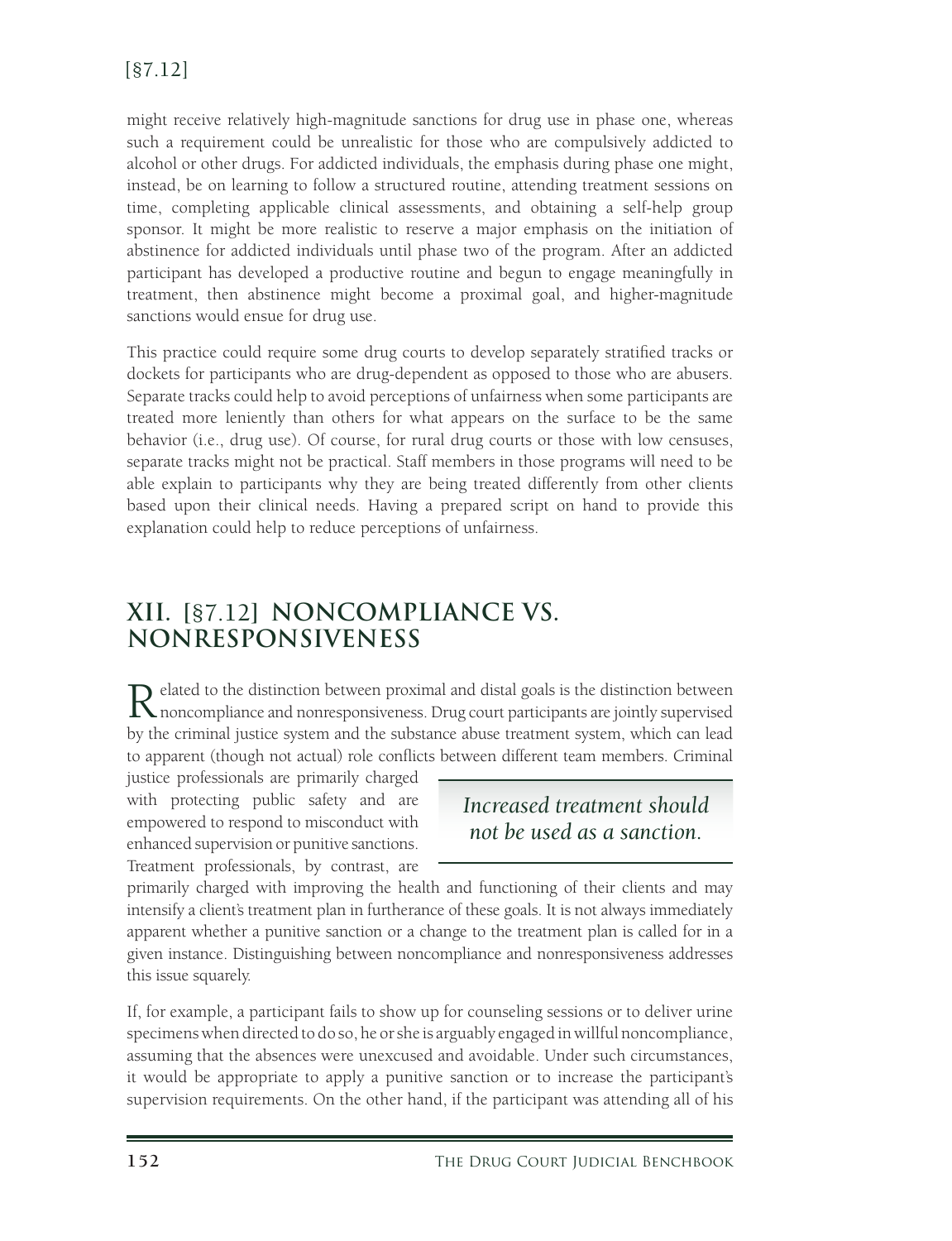or her required sessions but was not responding to the clinical interventions, the fault might lie not with the participant but with the treatment plan. Rather than apply a punitive sanction, it would be preferable to alter the treatment plan. For example, the participant might require intensive clinical case management services to address a co-occurring psychiatric problem. In other words, noncompliance refers to a failure to engage in treatment, whereas nonresponsiveness refers to a failure to benefit from the treatment that is being offered. The former is willful (and proximal) and the latter is non-willful (and distal). Thus, the former should result in a sanction, and the latter should result in an alteration of the treatment plan. Recent research suggests that making this important distinction when applying consequences has the potential to significantly improve outcomes in drug court programs.  $18, 19$ 

Distinguishing between noncompliance and nonresponsiveness addresses an important problem that is commonly encountered in drug courts. Some judges or probation officers may suggest increasing treatment requirements as a consequence of misconduct in the program. However, as noted in Chapter 4, "Addiction and Treatment Services," this practice not only risks wasting scarce treatment slots, it may give the inadvertent message to participants that treatment is aversive and thus something to be avoided. It is only appropriate for a judge or criminal justice professional to order a change to the treatment plan or level of care in response to noncompliance when it is clinically indicated after reassessment by a treatment professional. If, however, a participant is being compliant in treatment, but is not getting better, then it is certainly appropriate for the court to order a clinical reevaluation of the case by treatment professionals and to solicit recommendations from the treatment professionals about the best course to pursue. Under such circumstances, the judge would be relying upon expert advice in ordering a change to treatment, rather than practicing a clinical specialty without a license or adequate training or expertise.

#### **XIII. [**§7.13**] THE CARROT VS. THE STICK**

There is a serious concern that some drug courts may place an inordinate emphasis  $\perp$  on squelching undesired behaviors to the detriment of reinforcing desired behaviors. Although drug courts can be quite effective at reducing crime and drug use while participants are under the supervision of the judge, these effects should not be expected to endure unless the participants receive alternative rewards and sanctions in their natural social environments that help to maintain the effects over time. For instance, participants who find a job, develop hobbies, or improve their family relationships will be more likely to be continuously rewarded for prosocial behaviors (e.g., with praise, social prestige, or wages) and punished for drug-related behaviors (e.g., by being ostracized from peers or fired from a job). By contrast, participants who simply return to their previous habits and routines will most likely find themselves back in an environment that rewards drug use at the expense of prosocial attainments. The community reinforcement approach (CRA)<sup>20</sup> is one counseling strategy that seeks to capitalize on natural systems of rewards and sanctions in clients' social environments to compete with the drug-using lifestyle.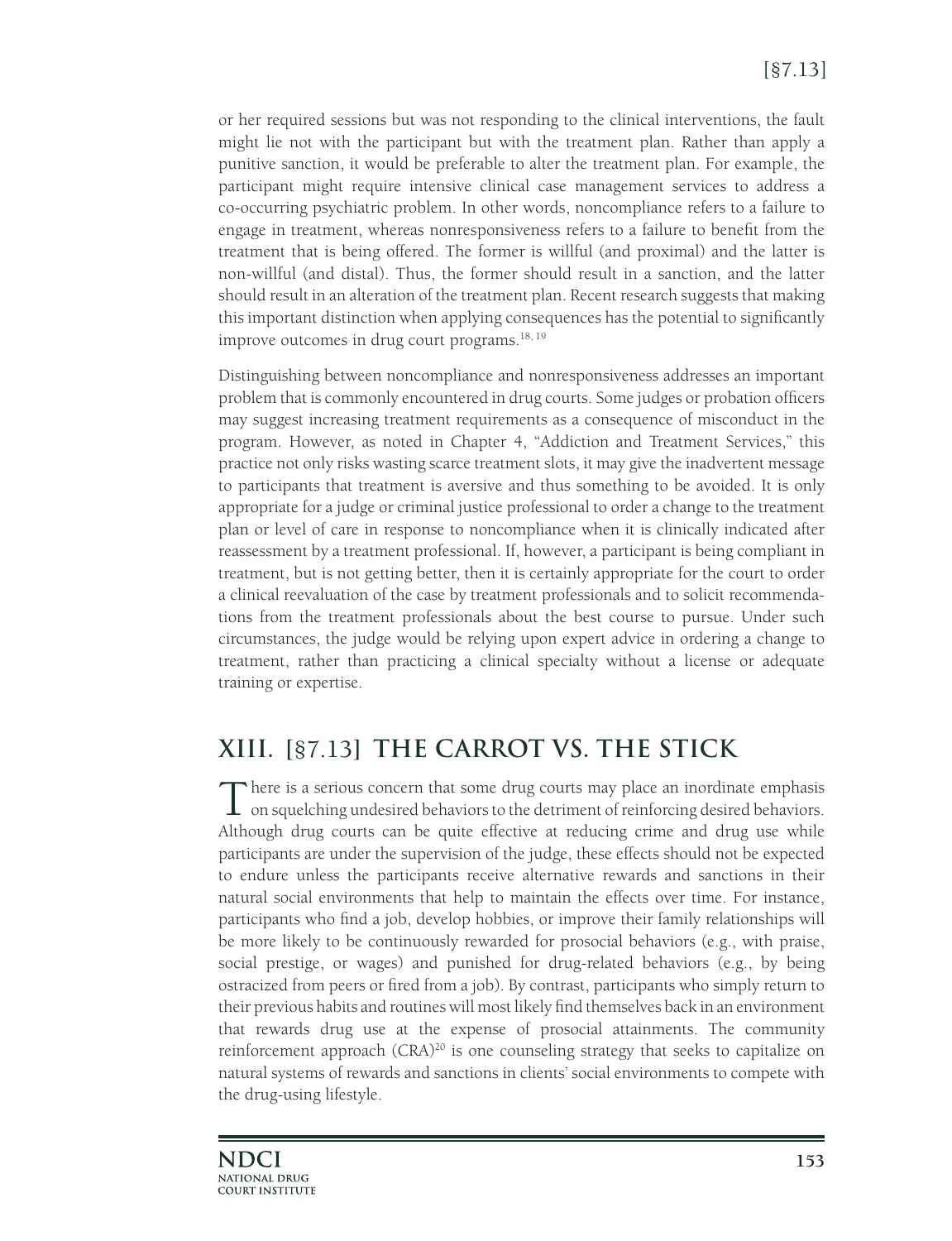To maintain treatment effects over time, it is essential that drug courts not merely punish crime and drug use, but also reward productive activities that are incompatible with crime and drug use. A critical task facing drug court practitioners is to use more positive reinforcement in their work and to select behavioral goals for their clients that can take the place of drug use and crime.

As was discussed earlier, sanctions have been associated with a host of negative side effects that can make outcomes worse, rather than better. For example, sanctions have been associated with avoidance responses, learned helplessness, anger, despondency,

*Reward productive activities that are incompatible with crime and drug use.*

and ceiling effects. Positive reinforcement has also been associated with negative side effects; however, those side effects tend to be considerably less problematic than those of punishment. For example, some participants may become complacent or feel entitled if they come to expect

something for nothing. That is, if participants are continuously rewarded for mediocre or substandard performance, this will not only fail to improve their performance, but can lead them to feel resentful or despondent if expectations for acceptable performance are subsequently increased. This problem can be easily avoided by increasing one's expectations for participants over time. As participants move through the various phases of the program, the requirements for the program should steadily increase (i.e., distal goals should become proximal goals). If expectations for appropriate behavior are continuously heightened, there should be little concern that participants' conduct will become stagnant.

There is also some suggestion from the research literature that artificial, extrinsic rewards can undermine clients' intrinsic motivation for change.<sup>21</sup> Importantly, however, these findings relate to detrimental effects on individuals who were already intrinsically motivated. Intrinsic motivation is often conspicuously absent among drug abusers and criminal offenders. If participants are not motivated to begin with, then it is difficult to envision how their motivation could be interfered with. For unmotivated individuals, it is not only acceptable to use extrinsic rewards to get them started on a course towards abstinence, but it may be minimally necessary to do so.<sup>22</sup> After they have experienced a sustained interval of sobriety, then participants will begin to experience the natural rewards that come with abstinence. For example, they will start feeling physically and emotionally healthier, may regain the respect of family members or friends, and may become gainfully employable. Then, and perhaps only then, will they begin to develop the intrinsic motivation that is necessary to maintain abstinence over the long run.

Perhaps the most enduring objection to rewards is one of equity. Citizens are not ordinarily given tangible incentives for abstaining from drugs and crime. Therefore, it may seem inequitable to reward some people for doing what is minimally expected of others—particularly when those being rewarded may be seen as the less desirable elements of society, such as drug addicts and criminal offenders. Because this objection is based upon sentiment and is not related to the actual effects of the intervention, it cannot be empirically disputed. It is an unavoidable policy objection that can make it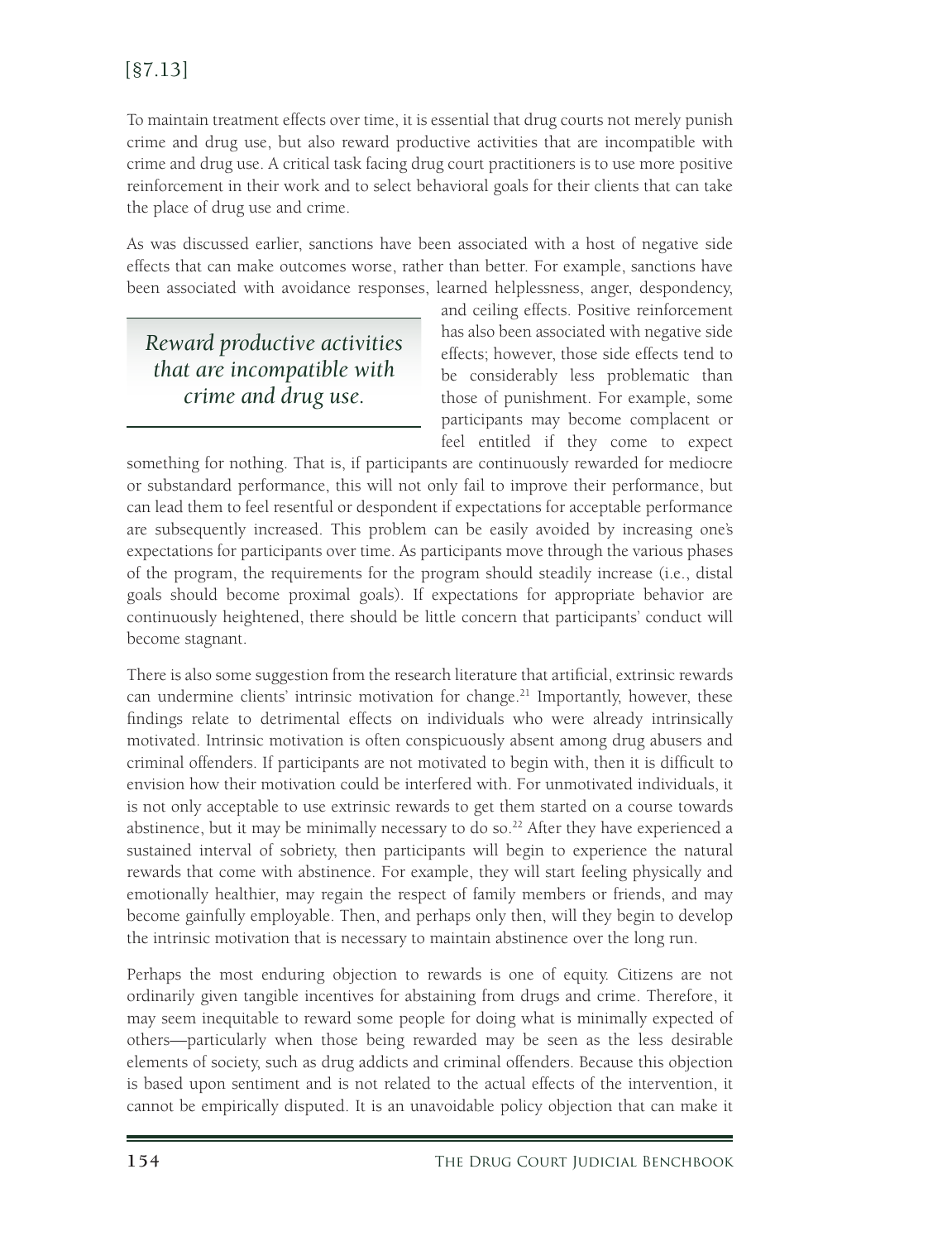*High-risk, antisocial drug abusers respond very well to positive reinforcement programs.* difficult for drug court professionals to conduct their work most effectively. The best recourse is to explain to stakeholders why positive reinforcement is so necessary to achieve long-term gains among drug offenders, and why it may be among the most effective and cost-effective strategies

to employ with these individuals. Perhaps data can answer some of the objections that are often raised against the use of positive rewards with offenders.

In fact, numerous studies have found that high-risk, antisocial drug abusers tended to respond exceptionally well to positive reinforcement programs.<sup>23, 24, 25</sup> Many of these individuals are reinforcement-starved, meaning they rarely received praise or positive incentives for good behaviors in their past, including during their childhoods when incentives are especially influential. Because they may have been denied positive reinforcement during many of their formative years, they may crave positive attention to a degree beyond that of most adults. Although they may make every effort to act as if they do not care about rewards, their actions often suggest otherwise. Some studies in drug courts suggest that the more severe an offender's criminal background, the more responsive he or she may be to earning rewards for good behaviors.<sup>26</sup>

## **XIV. [**§7.14**] CONCLUSION**

A t its core, the criminal justice system is a contingency management intervention designed to reduce crime and rehabilitate offenders. Traditionally, however, rewards and sanctions have rarely been applied in a systematic manner that could produce meaningful or lasting effects. Dissatisfied with this state of affairs, a group of criminal court judges set aside special dockets to provide closer supervision and greater accountability for drug-abusing offenders. Wittingly or unwittingly, these judges devised programs highly consonant with scientific principles of operant conditioning. Specifically, they:

- Introduced greater certainty, celerity, and fairness into the process of imposing criminal justice sanctions;
- • Crafted a range of intermediate-magnitude incentives and sanctions that could be ratcheted upward or downward in response to offenders' conduct;
- Developed a phased program structure that separates proximal from distal goals, and thus helps to shape behavior most effectively;
- • Introduced more positive reinforcement and therapeutic goals into the business of the courts.

As a result, outcomes from drug courts have substantially exceeded those typically achieved by other programs for drug-involved offender populations. Drug courts are certainly far from perfect and more research is needed to fine-tune the behavioral components of these programs. Clearly, however, drug courts represent the best behavior modification intervention, to date, that has been applied on a systemic scale for drug-involved offenders.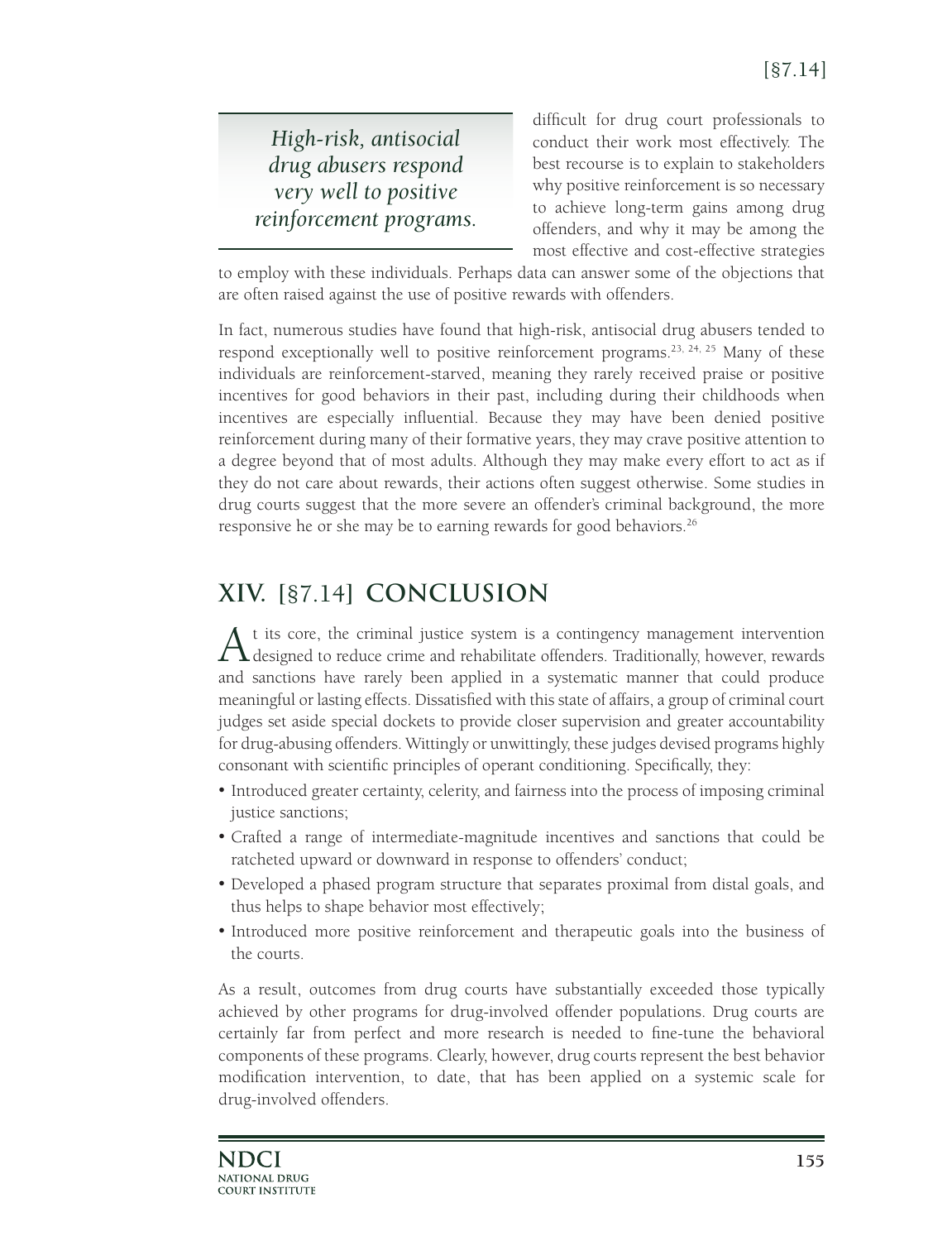#### RECOMMENDED READINGS

Arabia, Patricia L., Gloria Fox, Jill Caughie, Douglas B. Marlowe, and David S. Festinger. 2008. Sanctioning practices in an adult felony drug court. *Drug Court Review* 6 (1): 1–31.

Burdon, William M., John M. Roll, Michael L. Prendergast, and Richard A. Rawson. 2001. Drug courts and contingency management. *Journal of Drug Issues* 31: 73–90.

Harrell, Adele, and John Roman. 2001. Reducing drug use and crime among offenders: The impact of graduated sanctions. *Journal of Drug Issues* 31: 207–32.

Higgins, Stephen T., Kenneth Silverman, and Sarah H. Heil (Eds.). 2008. *Contingency management in substance abuse treatment.* New York: Guilford.

Lindquist, Christine H., Christopher P. Krebs, and Pamela K. Lattimore. 2006. Sanctions and rewards in drug court programs: Implementation, perceived efficacy, and decision making. *Journal of Drug Issues* 36: 119–146.

Marlowe, Douglas B. 2007. Strategies for administering rewards and sanctions. In *Drug Courts: A New Approach to Treatment and Rehabilitation,* edited by James E. Lessenger, and Glade F. Roper, 317–336. New York, NY: Springer.

Marlowe, Douglas B. 2008. Application of Sanctions [Monograph Series No. 9]. In Quality Improvement for Drug Courts: Evidence-based Practices, edited by Carolyn Hardin & Jeffrey N. Kushner, 107–114. Alexandria, VA: National Drug Court Institute.

Marlowe, Douglas B., and Kimberly C. Kirby. 1999. Effective use of sanctions in drug courts: lessons from behavioral research. *National Drug Court Institute Review* 2: 1–31.

Marlowe, Douglas B., and Conrad J. Wong. 2008. Contingency Management in Adult Criminal Drug Courts. In *Contingency Management in Substance Abuse Treatment, edited by Stephen T. Higgins, Kenneth Silverman, and* Sarah H. Heil, 334–354. New York: Guilford Press.

Petry, Nancy M. 2000. A comprehensive guide to the application of contingency management procedures in clinical settings. *Drug & Alcohol Dependence* 58 (1–2): 9–25.

Stitzer, Maxine L. 2008. Motivational incentives in drug courts. In *Quality Improvement for Drug Courts: Evidencebased Practices,* edited by Carolyn Hardin & Jeffrey N. Kushner, 97–105. Alexandria, VA: National Drug Court Institute.

3 Festinger, David S., Douglas B. Marlowe, Patricia A. Lee, Kimberly C. Kirby, Gregory Bovasso, and A. Thomas McLellan. 2002. Status hearings in drug court: When more is less and less is more. *Drug & Alcohol Dependence* 68: 151–157.

4 Marlowe, Douglas B., David S. Festinger, Patricia A. Lee, Karen L. Dugosh, and Kathleen M. Benasutti. 2006. Matching judicial supervision to clients' risk status in drug court. *Crime & Delinquency* 52: 52–76.

5 Marlowe, Douglas B., David S. Festinger, Karen L. Dugosh, Patricia A. Lee, and Kathleen M. Benasutti. 2007. Adapting judicial supervision to the risk level of drug offenders: Discharge and six-month outcomes from a prospective matching study. Drug & Alcohol Dependence 88 (Suppl 2): 4–13.

Petry, Nancy M., Jessica M. Peirce, Maxine L. Stitzer, Jack Blaine, John M. Roll, Allan Cohen, et al. 2005. Effect of prize-based incentives on outcomes in stimulant abusers in outpatient psychosocial treatment programs. *Archives of General Psychiatry* 62: 1148–1156.

Sigmon, Stacey C., and Maxine L. Stitzer. 2005. Use of a low-cost incentive intervention to improve counseling attendance among methadone-maintained patients. *Journal of Substance Abuse Treatment* 29: 253–258.

8 Petry, Nancy M., Ken B. Kolodner, Rui Li, Jessica M. Peirce, John M. Roll, Maxine L. Stitzer, et al. 2006. Prize-based contingency management does not increase gambling. *Drug & Alcohol Dependence* 83: 269–273.

9 Festinger, David S., Douglas B. Marlowe, Jason R. Croft, Karen L. Dugosh, Nicole K. Mastro, Patricia A. Lee, et al. 2005. Do research payments precipitate drug use or coerce participation? *Drug & Alcohol Dependence*  78: 275–281.

10 Festinger, David S., Douglas B. Marlowe, Karen L. Dugosh, Jason R. Croft, and Patricia L. Arabia. 2008. Higher magnitude cash payments improve research follow-up rates without increasing drug use or perceived coercion. *Drug & Alcohol Dependence* 96: 128–135.

Carey, Shannon M., Michael W. Finigan, and Kimberly Pukstas. 2008. Exploring the key components of *drug courts: A comparative study of 18 adult drug courts on practices, outcomes and costs.* Portland, OR: NPC Research. *Available at* www.npcresearch.com.

Carey, Finigan, and Pukstas. Exploring the key components of drug courts.